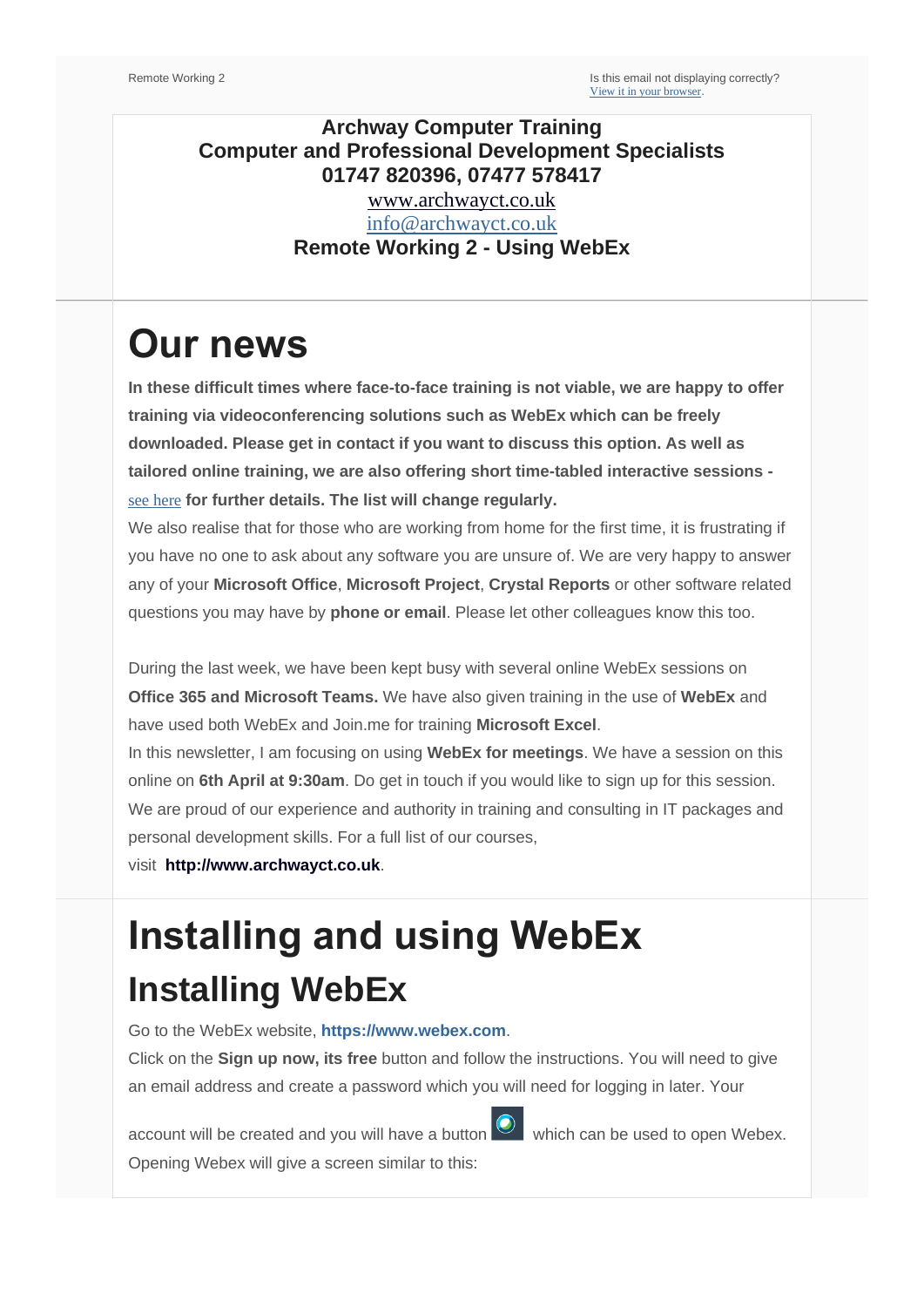

This will allow you to join and create meetings.

## **For those wanting to send Outlook email requests for meetings etc.**

Once you sign into your account via **webex.com** you will have a screen like so:



You can then add in a photo so others can see who you are, though you don't have to. It would probably be helpful if you want to invite people to meetings via Outlook to also download the **Productivity Tools** which gives you the Webex Desktop app where you can easily create and join meetings from and provides you with Webex Plug In in Outlook. To do so, on the left hand side of the screen, click **Downloads**.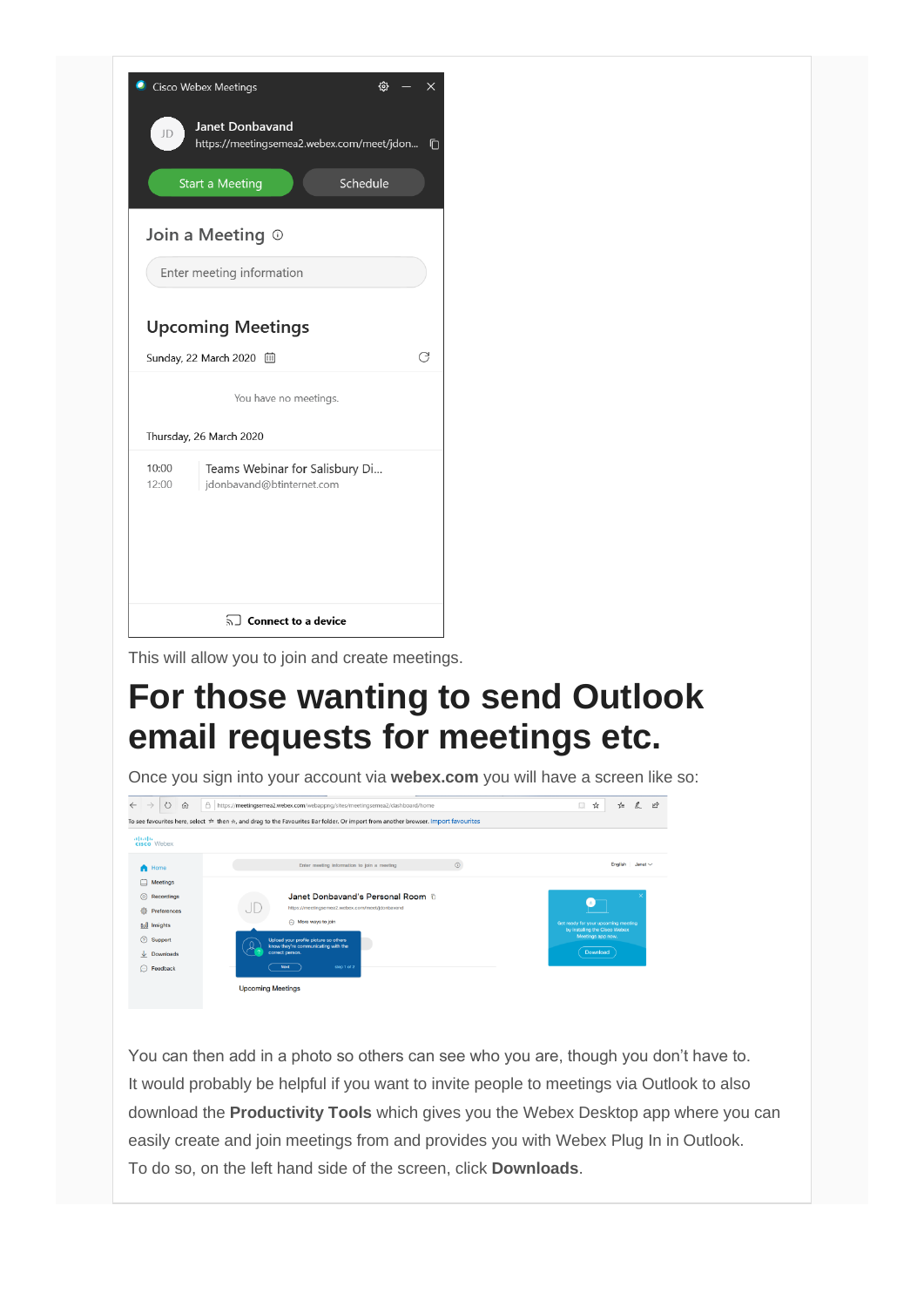| albah.<br>cisco Webex    |                                             |                                                                                                                                                                                                                                                                                                                                                                                                                                                                                                                                                                                                                                         |     |
|--------------------------|---------------------------------------------|-----------------------------------------------------------------------------------------------------------------------------------------------------------------------------------------------------------------------------------------------------------------------------------------------------------------------------------------------------------------------------------------------------------------------------------------------------------------------------------------------------------------------------------------------------------------------------------------------------------------------------------------|-----|
| ⋒<br>Home                | Enter meeting information to join a meeting | $\odot$                                                                                                                                                                                                                                                                                                                                                                                                                                                                                                                                                                                                                                 | Eng |
| ่<br>Meetings            |                                             |                                                                                                                                                                                                                                                                                                                                                                                                                                                                                                                                                                                                                                         |     |
| $^{\circ}$<br>Recordings |                                             | Download                                                                                                                                                                                                                                                                                                                                                                                                                                                                                                                                                                                                                                |     |
| <b>@</b><br>Preferences  |                                             | Version information ©                                                                                                                                                                                                                                                                                                                                                                                                                                                                                                                                                                                                                   |     |
| Doll Insights            |                                             |                                                                                                                                                                                                                                                                                                                                                                                                                                                                                                                                                                                                                                         |     |
| $^{\circ}$<br>Support    |                                             |                                                                                                                                                                                                                                                                                                                                                                                                                                                                                                                                                                                                                                         |     |
| $\downarrow$ Downloads   |                                             |                                                                                                                                                                                                                                                                                                                                                                                                                                                                                                                                                                                                                                         |     |
| Feedback<br>63           |                                             | Cisco Webex Meetings Desktop App                                                                                                                                                                                                                                                                                                                                                                                                                                                                                                                                                                                                        |     |
|                          |                                             | The Webex Meetings desktop app allows you to start and join meetings<br>quickly and easily. You can start and join meetings from desktop app or<br>click a button to schedule a meeting from your calendar application.<br>Starting with version 39.10, the Webex Meetings desktop app no longer<br>includes integrations with Microsoft Outlook, Microsoft Office, IBM Lotus<br>Notes, or other applications. When you install the latest version of the<br>Webex Meetings desktop app, any previous versions of those integrations<br>will be uninstalled. To install those integrations, download Cisco Webex<br>Productivity Tools. |     |
|                          |                                             | Download                                                                                                                                                                                                                                                                                                                                                                                                                                                                                                                                                                                                                                |     |

On the **Cisco Webex Meetings Desktop App**, click **Download**. Click **Save**. Save to a convenient location, then click **Run**.

Click **Next** as requested, accept the terms and conditions, then click **Install**. The software will then be installed; it may take a few minutes to do so. Click **Finish** when system is installed.

Similarly, you can download and run the **WebEx Productivity Tools** to install them. Once you have installed everything, it is suggested to run a restart of your device.

## **Scheduling a meeting**

#### **From the desktop app**

The easiest way to schedule a meeting is through the Webex Meetings desktop app.

- 1. Open the **Webex Meetings** desktop app.
- 2. Click the **Schedule** button. A new Outlook calendar invitation will open.
- 3. Click on the **Add Webex Meeting** icon and select Add Webex Meeting from the drop-down.
- 4. If a Webex Settings dialog box appears, just click on **OK**.

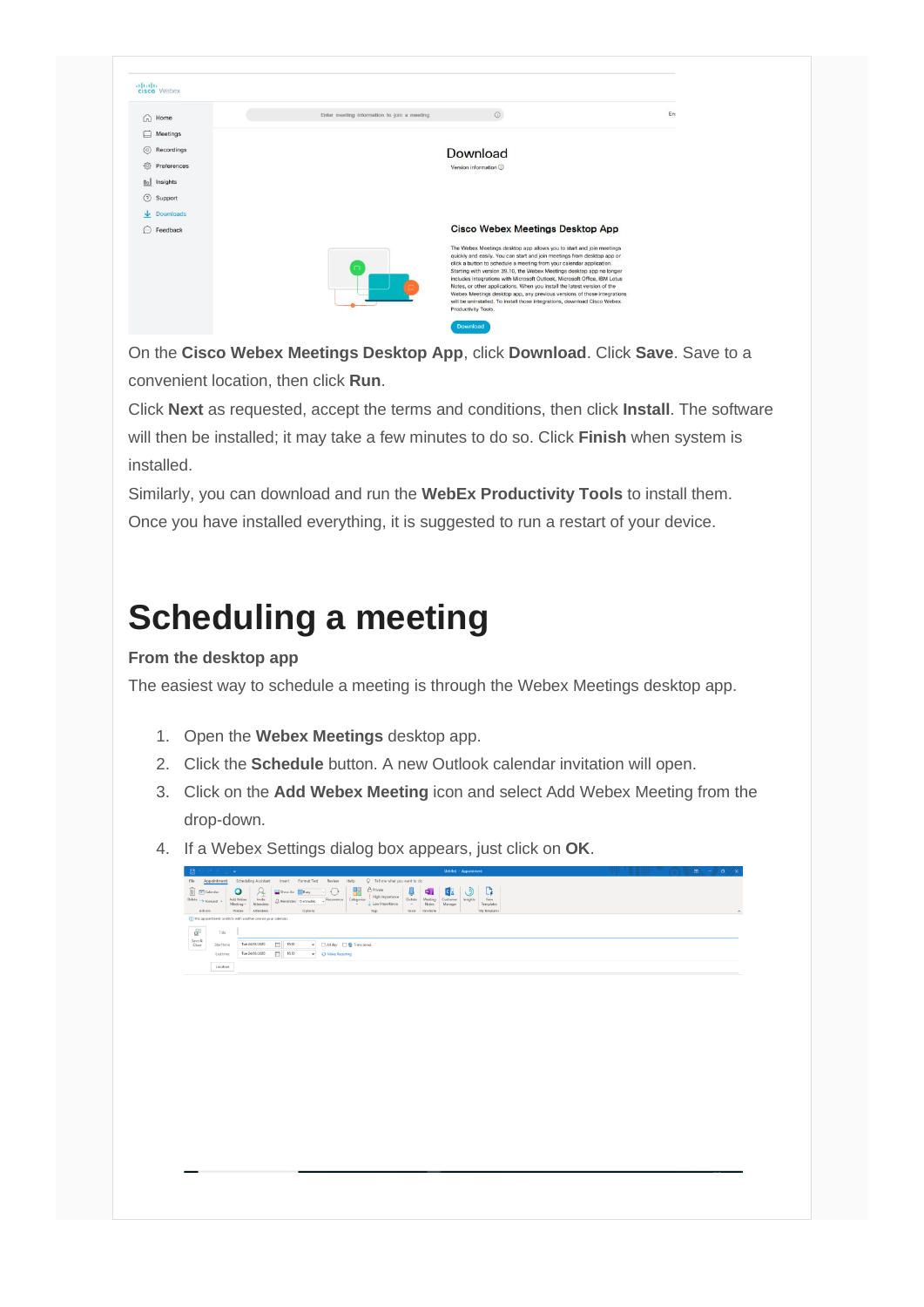The following information will appear in the body of the invite:

**-- Do not delete or change any of the following text. --**

**A Webex meeting has been added. Meeting details will replace this section after you save or send this invitation.**

- 5. Fill in the necessary information: attendees, subject, start and end time.
- 6. Fill in the location field, possibly with the word Virtual.
- 7. Click **Send** and the invite information will auto-populate with all of the correct Webex information.

#### **Joining a Meeting**

When you open your Webex Meeting invite, which you will receive in your Outlook Inbox, it will display the meeting details as per the example screen shot below:

-- Do not delete or change any of the following text. --

#### When it's time, join your Webex meeting here.

Meeting number (access code): 146 912 962 Meeting password: HSbJnJXP224

Join meeting

#### Join by phone Tap to call in from a mobile device (attendees only) +44-20-7660-8149 United Kingdom Toll Global call-in numbers

#### Join from a video system or application

Dial 146912962@meetingsemea2.webex.com You can also dial 62.109.219.4 and enter your meeting number.

Click on the large **green Join Meeting** button to start the Webex meeting. If you have not used Webex before you will be required to install it onto your device, follow any prompts given. You then see the following screen: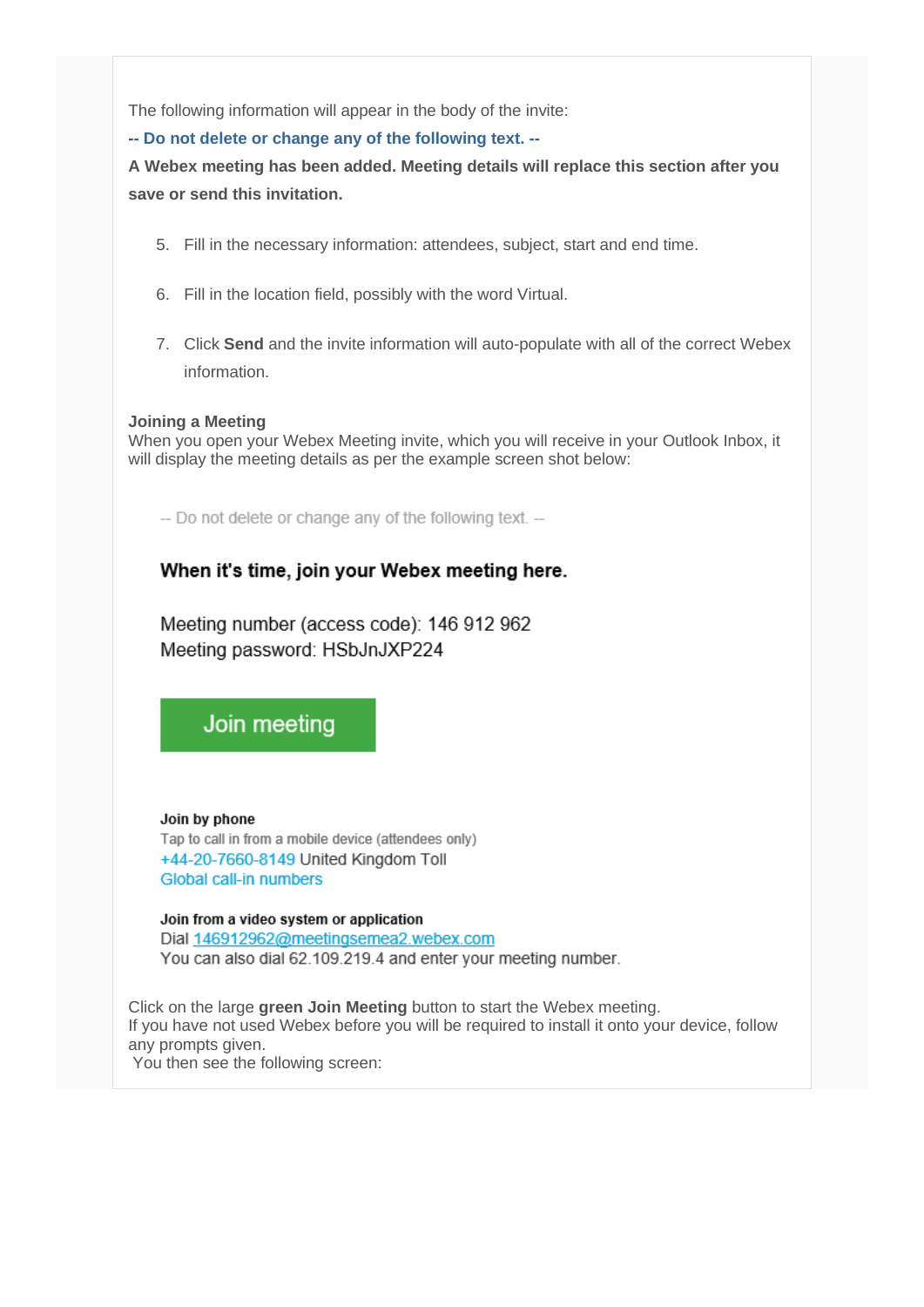| albaha<br>cisco Webex  | Open Cisco Webex Meeting?<br>https://meetingsemea2.webex.com wants to open this application.                             |  |
|------------------------|--------------------------------------------------------------------------------------------------------------------------|--|
|                        | <b>Open Cisco Webex Meeting</b><br>Cancel                                                                                |  |
|                        | $Q$ 0:17                                                                                                                 |  |
|                        |                                                                                                                          |  |
|                        | Starting Cisco Webex Meetings                                                                                            |  |
|                        | Click Open Cisco Webex Meetings if you see a message from your browser.                                                  |  |
|                        | If you don't see a message from your browser, open the desktop app.                                                      |  |
|                        |                                                                                                                          |  |
|                        | Don't have the desktop app? Download it now.<br>You may then be asked to enter your standard email address and password. |  |
| O Cisco Webex Meetings | $\odot$ $\times$                                                                                                         |  |
|                        | <b>Test Webex Meeting</b>                                                                                                |  |
|                        | $13:45 - 14:15$                                                                                                          |  |
|                        |                                                                                                                          |  |
|                        | <b>Enter your information</b>                                                                                            |  |
|                        | SueRichardson                                                                                                            |  |
|                        | Email address                                                                                                            |  |
|                        |                                                                                                                          |  |
|                        | <b>Next</b>                                                                                                              |  |
|                        |                                                                                                                          |  |
|                        |                                                                                                                          |  |
|                        | Already have an account? Sign in                                                                                         |  |
|                        |                                                                                                                          |  |
|                        |                                                                                                                          |  |
|                        |                                                                                                                          |  |
|                        | تنازلتنا إند<br>cisco Webex                                                                                              |  |
|                        |                                                                                                                          |  |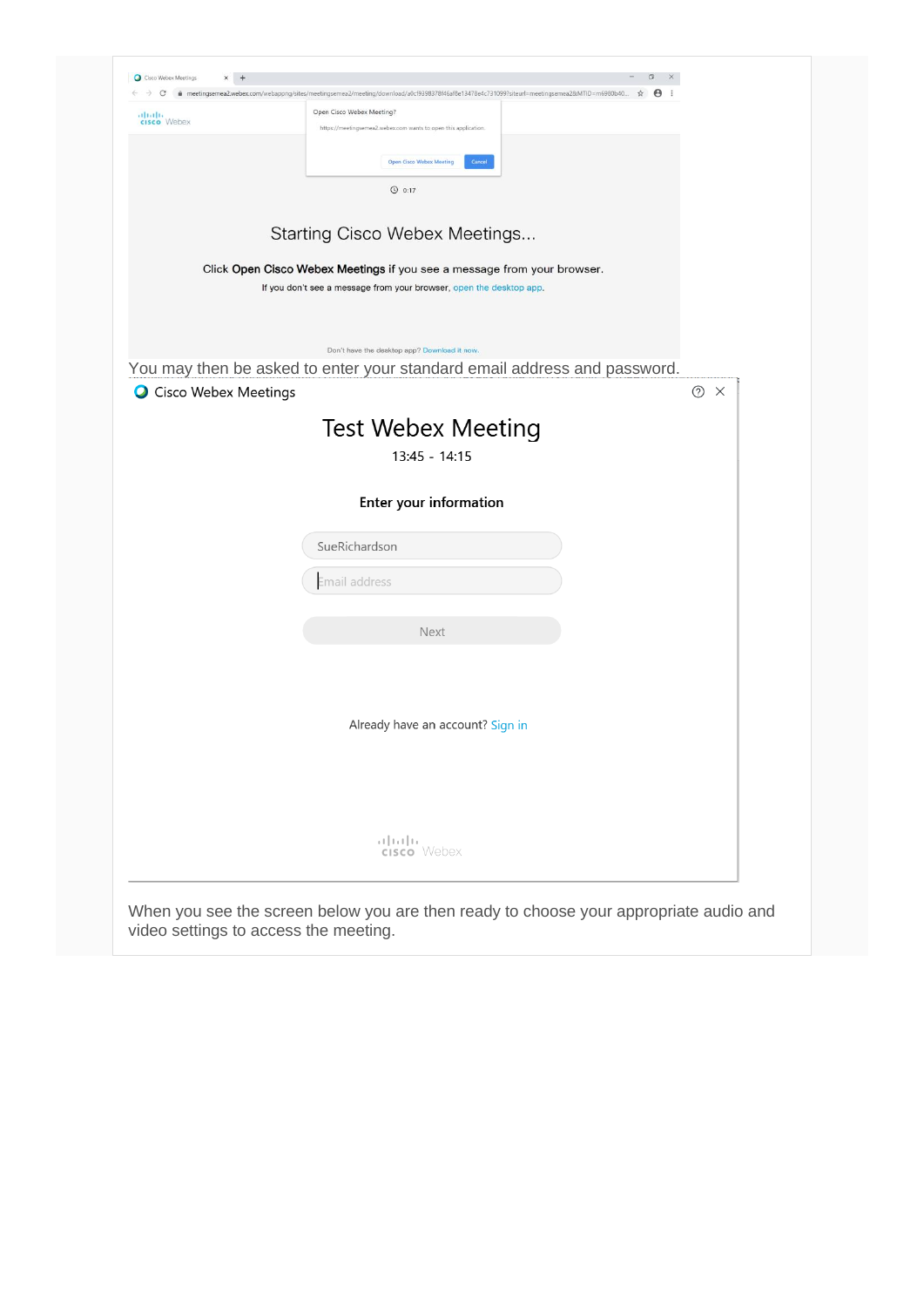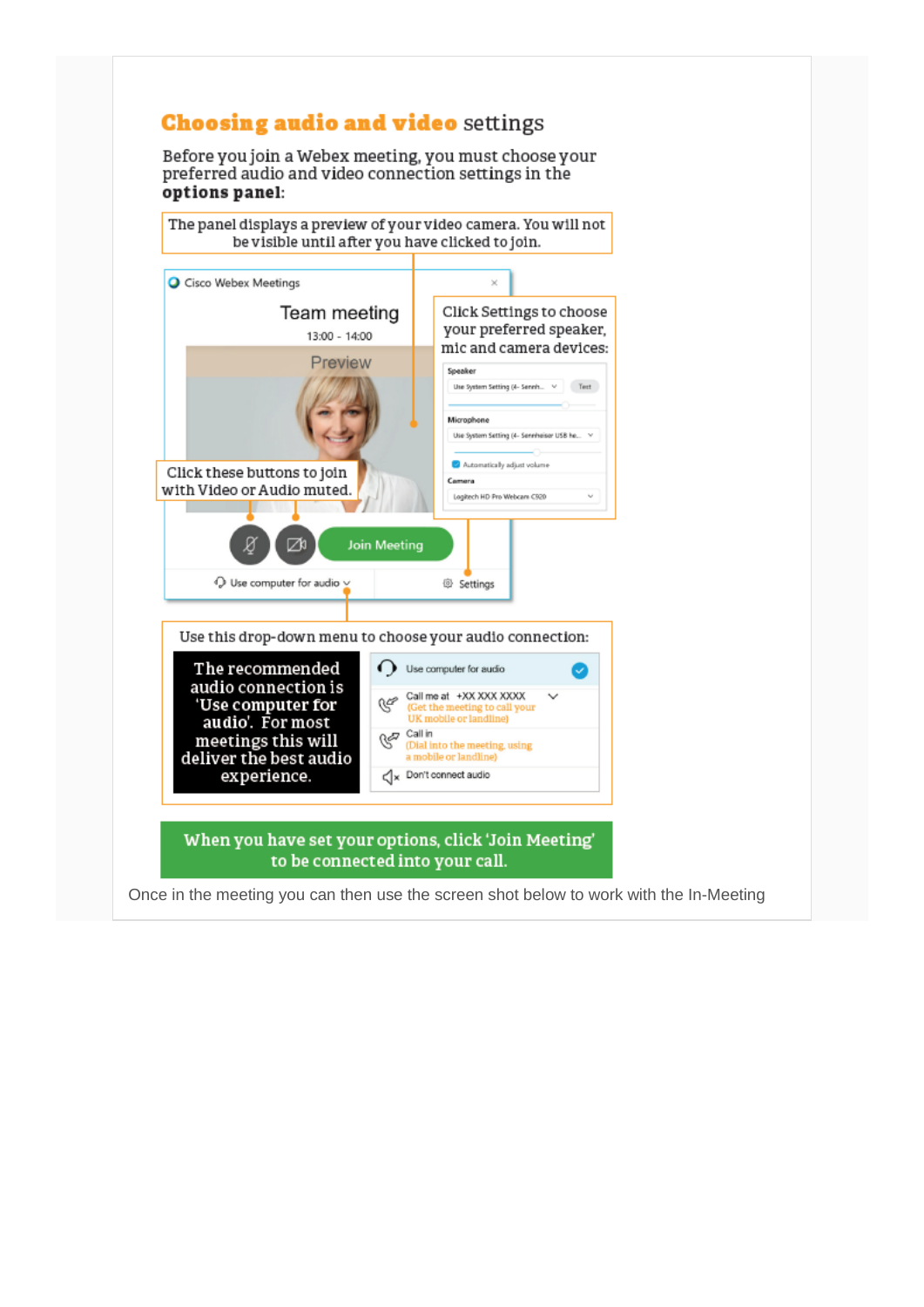